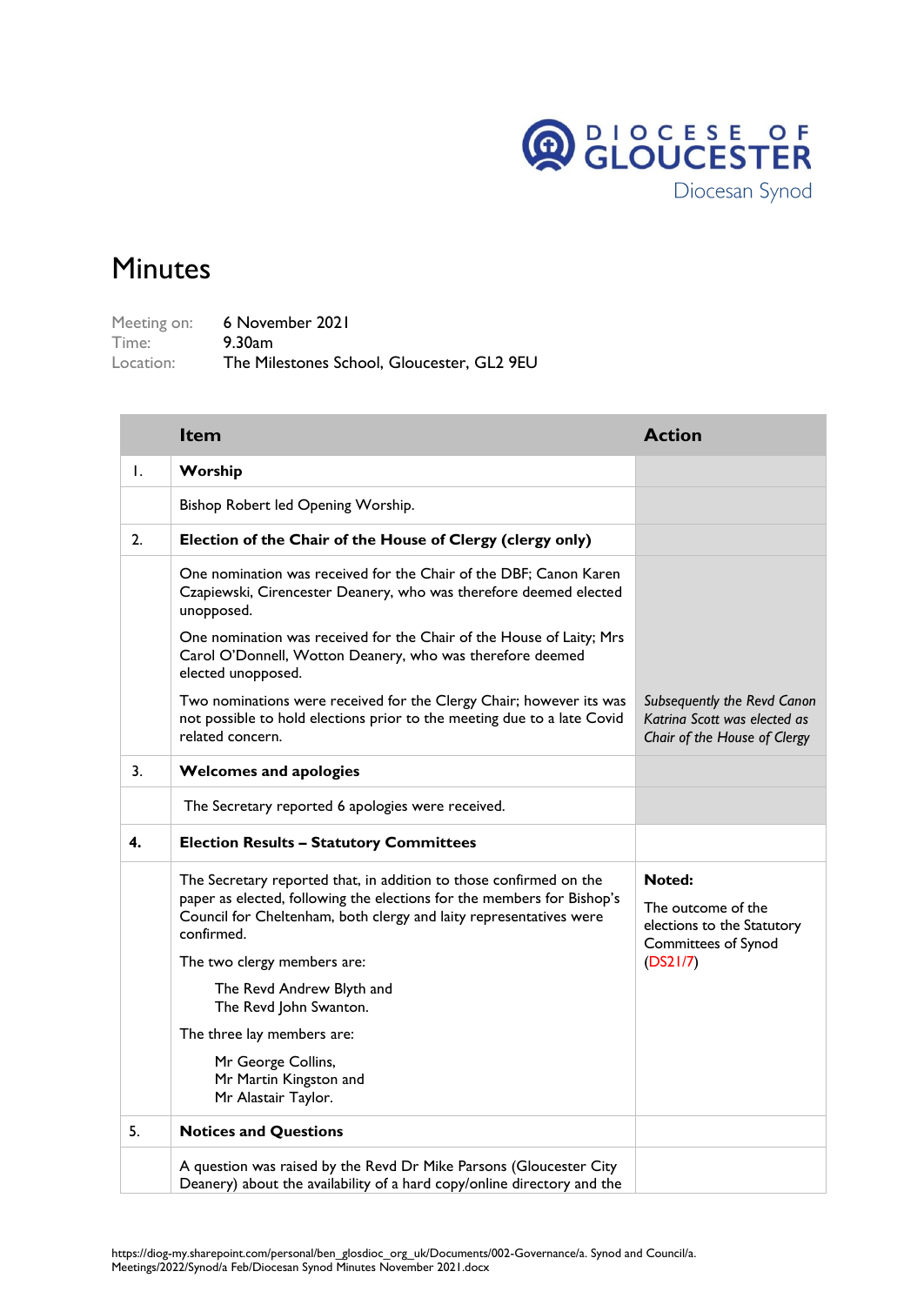|    | <b>Item</b>                                                                                                                                                                                                                                                                                                                                                                                                                                                                                                                                                                                                                                                                                                                                                                                                                                                                            | <b>Action</b>                                                                                                                                                                                                           |
|----|----------------------------------------------------------------------------------------------------------------------------------------------------------------------------------------------------------------------------------------------------------------------------------------------------------------------------------------------------------------------------------------------------------------------------------------------------------------------------------------------------------------------------------------------------------------------------------------------------------------------------------------------------------------------------------------------------------------------------------------------------------------------------------------------------------------------------------------------------------------------------------------|-------------------------------------------------------------------------------------------------------------------------------------------------------------------------------------------------------------------------|
|    | permissions to be explored to make it more widely accessible. The<br>Secretary explained there were no current plans for a generally<br>published copy but there was a desire to increase accessibility and<br>availability of the on-line directory to assist parishes in vacancy.                                                                                                                                                                                                                                                                                                                                                                                                                                                                                                                                                                                                    |                                                                                                                                                                                                                         |
|    | Peter Moore (Cirencester Deanery) asked whether there could be an<br>'induction' for new Synod members, explaining what each of the<br>committees are for etc. +Rachel responded that there were plans for<br>an induction event in the summer of 2022 when Covid measures were<br>likely to permit a more engaged event.                                                                                                                                                                                                                                                                                                                                                                                                                                                                                                                                                              |                                                                                                                                                                                                                         |
| 6. | Minutes of the previous meeting                                                                                                                                                                                                                                                                                                                                                                                                                                                                                                                                                                                                                                                                                                                                                                                                                                                        |                                                                                                                                                                                                                         |
|    | The minutes of the previous meeting held on 5 July were proposed by<br>Susan Cooke, (Severn Vale Deanery) and seconded by Sue Padfield,<br>(Severn Vale Deanery) and were approved nem con.                                                                                                                                                                                                                                                                                                                                                                                                                                                                                                                                                                                                                                                                                            | <b>Approved:</b><br>Minutes of the Synod<br>meeting held on 5 July<br>2021.                                                                                                                                             |
| 7. | Matters arising from the minutes                                                                                                                                                                                                                                                                                                                                                                                                                                                                                                                                                                                                                                                                                                                                                                                                                                                       |                                                                                                                                                                                                                         |
|    | Margaret Sheather (Stroud Deanery) gave an update on Living in Love<br>and Faith, explaining there are lots of resources available and how this<br>was an opportunity to 'learn together'. She also shared that General<br>Synod were meeting mid-November and that people were welcome to<br>listen in.<br>The Secretary gave an update on the Archbishops' Housing Initiative<br>and the work he is doing to support it.                                                                                                                                                                                                                                                                                                                                                                                                                                                             | <b>Received:</b><br><b>Updates from General</b><br>Synod members, including<br>the Archbishop's Housing<br>Initiative supported by<br>Gloucester DBF (provided<br>on the day) and Living in<br>Love and Faith (DS21/4). |
| 8. | <b>General Synod Election Results</b>                                                                                                                                                                                                                                                                                                                                                                                                                                                                                                                                                                                                                                                                                                                                                                                                                                                  |                                                                                                                                                                                                                         |
|    | Jos Moule, Registrar, confirmed the results of the elections to General<br>Synod. Those elected and in attendance stood to show themselves.<br>Members of Diocesan Synod noted that there were three clergy<br>members elected to the House of Clergy to represent Gloucester at<br>General Synod for the Quinquennium 2021-2026;<br>The Revd Henry Curran (North Cotswolds Deanery),<br>The Revd Canon Dana Delap (North Cotswolds Deanery), and<br>The Revd Canon Katrina Scott (North Cotswolds Deanery).<br>It was also noted that there were for lay positions elected to the House<br>of Laity to represent Gloucester at General Synod for the<br>Quinquennium 2021-2026;<br>Canon Karen Czapiewski (Cirencester Deanery),<br>Mrs Jennifer Fellowes (Cheltenham Deanery),<br>Mr Robert McNeil-Wilson (North Cotswolds Deanery) and<br>Canon Margaret Sheather (Stroud Deanery). | Noted:<br>The outcome of the<br>elections to represent the<br>diocese of Gloucester at<br>General Synod (DS21/8)                                                                                                        |
| 9. | <b>GDBE Reconstitution</b>                                                                                                                                                                                                                                                                                                                                                                                                                                                                                                                                                                                                                                                                                                                                                                                                                                                             |                                                                                                                                                                                                                         |
|    | Bishop Robert and Rachel Howie introduced the item.                                                                                                                                                                                                                                                                                                                                                                                                                                                                                                                                                                                                                                                                                                                                                                                                                                    | Noted:                                                                                                                                                                                                                  |
|    | They explained that change was a legally necessary and set out the<br>options available for its implementation. Each of the options was set<br>out in paper DS21/9 which also explained the benefits and drawbacks                                                                                                                                                                                                                                                                                                                                                                                                                                                                                                                                                                                                                                                                     | Matter to return for<br>decision at the next Synod.                                                                                                                                                                     |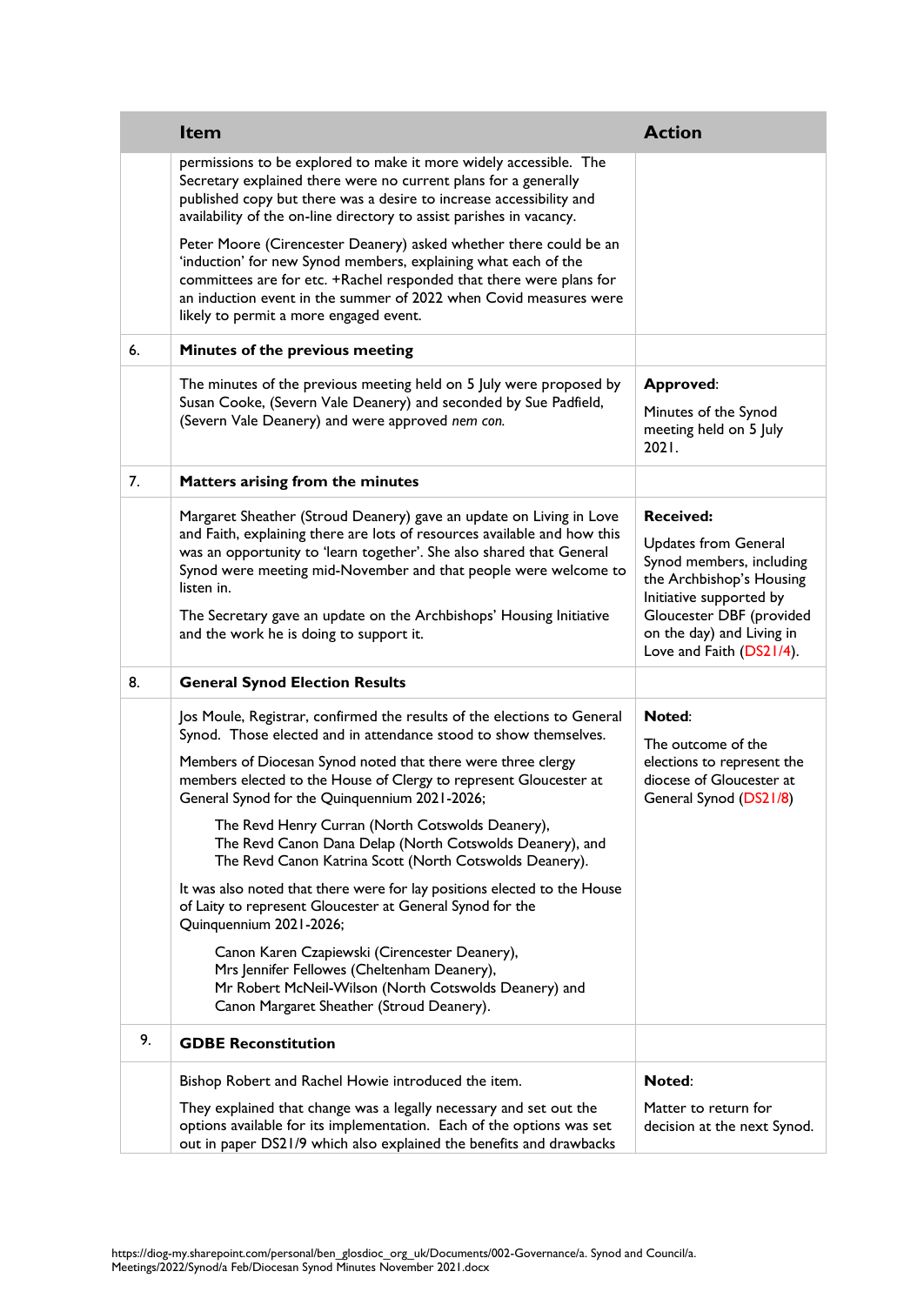|     | <b>Item</b>                                                                                                                                                                                                                                                                                                                                                                                       | <b>Action</b>                                                      |
|-----|---------------------------------------------------------------------------------------------------------------------------------------------------------------------------------------------------------------------------------------------------------------------------------------------------------------------------------------------------------------------------------------------------|--------------------------------------------------------------------|
|     | of each option. along with a short commentary about the legal advice<br>received.                                                                                                                                                                                                                                                                                                                 |                                                                    |
|     | RH shared that presently the DBE was unincorporated. She directed<br>members to the timeline for change set out on page five, and the<br>summary of the paper on page six, suggesting that neither of the<br>options are perfect but both could be implemented. She offered to<br>speak privately to any member who would like more detailed<br>information but didn't wish to ask in full Synod. |                                                                    |
|     | +Rachel stressed the importance of this work and asked for any<br>immediate questions.                                                                                                                                                                                                                                                                                                            |                                                                    |
|     | Revd Nick Davies, (Cheltenham Deanery) asked how many joint DBEs<br>there are currently. RH named a few including Newcastle & Durham<br>and Leeds & Portsmouth Dioceses, and explained that if they opted for<br>the committee route that would eliminate the option to become a<br>joint DBE in the future.                                                                                      |                                                                    |
|     | Revd John Paul Hoskins (Tewkesbury and Winchcombe Deanery)<br>asked if they had a 'ballpark' figure of costs. RH did not have a figure in<br>mind, explaining how the costs involved were mainly legal, and that she<br>would look into it. BPS suggested this would be between £10-20k.                                                                                                          |                                                                    |
|     | Revd Andrew Blyth (Cheltenham Deanery) noted that when option<br>one works, it does work well, but raised a question around the<br>possibility of a conflict of interest and whether members of synod<br>could be members of the DBE. RH assured that in this case, members<br>of synod would be able to sit on the DBE.                                                                          |                                                                    |
|     | Peter Moore (Cirencester Deanery) asked what the old measure<br>looked like and what were the options before. RH explained how the<br>DBE is currently set up, and that it is not registered with the Charity<br>Commission.                                                                                                                                                                      |                                                                    |
|     | The DBF Chair explained how this matter was discussed at Bishop's<br>Council, and that the initial 'feeling' was towards option one and that<br>'relationship' was at the heart of the discussions.                                                                                                                                                                                               |                                                                    |
|     | Steve Riddick (Severn Vale Deanery) asked for clarity on what was<br>said by General Synod in requiring this change. +Rachel described<br>how the options had been agreed by General Synod and that all<br>dioceses are having to adhere to the update/change.                                                                                                                                    |                                                                    |
|     | +Robert thanked everyone for enabling this conversation, and how<br>helpful it is to have comments and questions, which he was also happy<br>to receive after the meeting.                                                                                                                                                                                                                        |                                                                    |
|     | +Rachel thanked +Robert and Rachel Howie for all their hard work on<br>this matter and for all they continue to do for Education.                                                                                                                                                                                                                                                                 |                                                                    |
| 10. | <b>GDBF Budget</b>                                                                                                                                                                                                                                                                                                                                                                                |                                                                    |
|     | The DBF Chair, Canon Karen Czapiewski, introduced the item. It was<br>noted that the Head of Finance (Julie Ridgway) who would normally be<br>present at Synod was unwell, and members were asked to keep her in<br>their prayers.                                                                                                                                                                | <b>Approved:</b><br>The GDBF budget for 2022<br>set out in DS21/10 |
|     | Canon Czapiewski gave an outline of the position, explaining that there<br>is still a 'standstill' budget for 2021 in place for the finances of GDBF, but<br>not its support of mission. She described the process of forming the<br>budget now before Synod, especially the 'Budget Working Group's                                                                                              |                                                                    |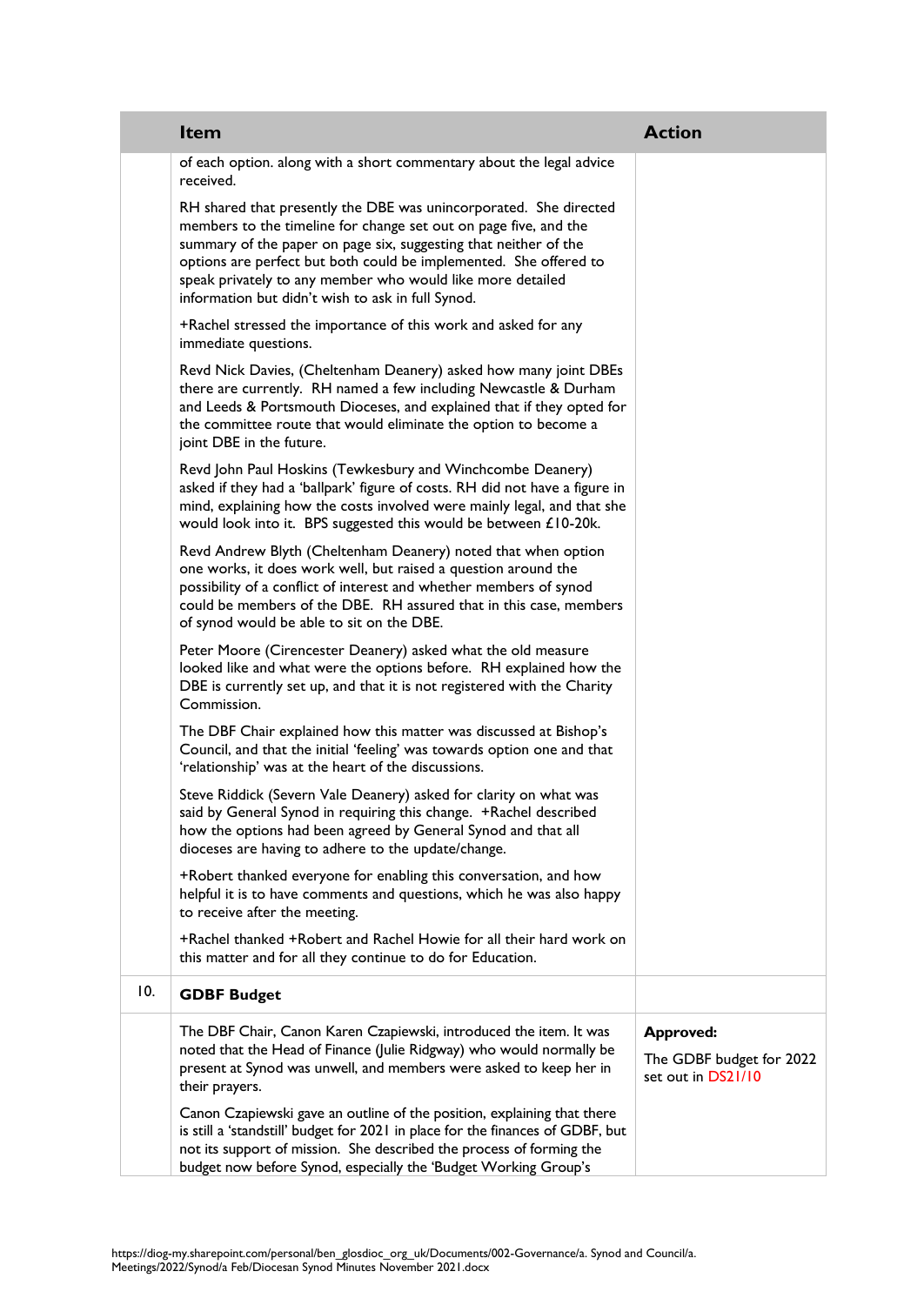| <b>Item</b>                                                                                                                                                                                                                                                                                                                                                                                                                                                                                                                                                                                                                                    | <b>Action</b> |
|------------------------------------------------------------------------------------------------------------------------------------------------------------------------------------------------------------------------------------------------------------------------------------------------------------------------------------------------------------------------------------------------------------------------------------------------------------------------------------------------------------------------------------------------------------------------------------------------------------------------------------------------|---------------|
| work. She explained the underlying assumptions for 2022 relating to<br>inflation, including a 2% rise in stipends after a nil increase for 2021.                                                                                                                                                                                                                                                                                                                                                                                                                                                                                               |               |
| Canon Czapiewski described the strains that have been voiced around<br>the 2% increase to parish share, and how there is a contingency in place.<br>She explained the significant increase in budget for clergy homes, caused<br>by a steep increase in health and safety costs. She concluded by asking if<br>there were any questions from members.                                                                                                                                                                                                                                                                                          |               |
| The Revd Jo Pestell (Gloucester City Deanery) asked whether we know<br>the Parish Share contingency to be used and whether there is a budget<br>to meet the Eco Church requirements. The DBF Chair reported the<br>contingency is £450-500k. She also described the PV Panel scheme that<br>has operated in the diocese for many years, earning around £90k p.a. for<br>general funds, and how a Diocesan Environmental Officer is funded by<br>the Development Fund.                                                                                                                                                                          |               |
| The Revd Richard Coombs (Cheltenham Deanery) asked what strategic<br>plans were being discussed around the use of the Diocesan Stipends<br>Fund. Canon Czapiewski explained how there is a risk to underlying<br>assets in the future if too much is drawn now but the use of the<br>Stipends Fund is under ongoing review.                                                                                                                                                                                                                                                                                                                    |               |
| Revd Nick Bromfield (Cheltenham Deanery) raised an observation<br>around clergy morale relating to keeping the parish profile up-to-date.<br>Canon Czapiewski explained the intention of keeping the parish profile<br>current is to affirm what clergy do and the desire to keep them within<br>the diocese.                                                                                                                                                                                                                                                                                                                                  |               |
| Geoff Adlington (Tewkesbury and Winchcombe Deanery) expressed<br>disappointment with the Parish Share increase and how within his<br>deanery there are ten vacancies currently and explained that parish<br>share rises are more than the rate that giving which is not sustainable to<br>continue. The DBF Chair recognised the difficulties parishes are facing<br>and explained how those that are part of the Parish Giving Scheme<br>(PGS) have ridden the pandemic much better than those who are not.<br>She further explained the need to increase mission to increase funds,<br>and to encourage realistic giving across the diocese. |               |
| Canon Roger Parker (Severn Vale Deanery) described making the need<br>for mission a priority and ideas to enable that would be welcome.<br>+Rachel acknowledged the difficulty parishes face, and how we should<br>concentrate on looking 'sideways', and reinforce that 'paying' parish<br>share is not about paying but giving as a whole.                                                                                                                                                                                                                                                                                                   |               |
| Gordon Goodman (Severn Vale Deanery) noted that staffing was the<br>biggest cost. He suggested approaching givers locally through the PGS.<br>Canon Czapiewski shared how in her own parish, their treasurer wrote<br>to all the 'givers' and how the encouragement to increase their gift was<br>made that way.                                                                                                                                                                                                                                                                                                                               |               |
| The DBF Chair ended with a heartfelt "thank you" for the generosity we<br>continue to see enabling the diocese to meet commitments, together.                                                                                                                                                                                                                                                                                                                                                                                                                                                                                                  |               |
| The budget was proposed by The DBF Chair and seconded by the Revd<br>Canon John Swanton (North Cotswolds Deanery). The item was agreed<br>with I abstention and none against.                                                                                                                                                                                                                                                                                                                                                                                                                                                                  |               |
|                                                                                                                                                                                                                                                                                                                                                                                                                                                                                                                                                                                                                                                |               |